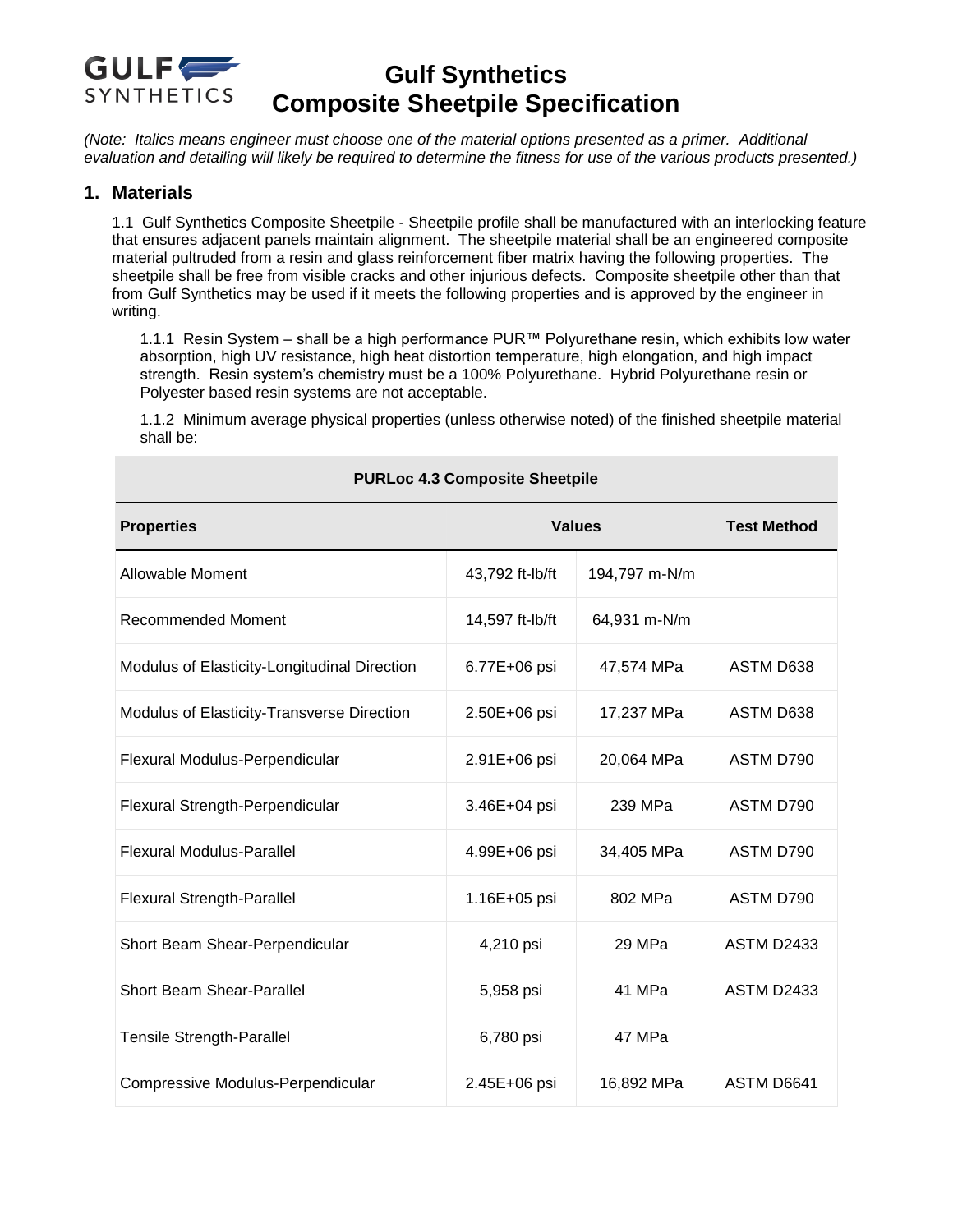

#### **PURLoc 4.3 Composite Sheetpile**

| <b>Properties</b>                    | <b>Values</b>                       |                          | <b>Test Method</b> |
|--------------------------------------|-------------------------------------|--------------------------|--------------------|
| Compressive Strength-Perpendicular   | 2.71E+04 psi                        | 187 MPa                  | ASTM D6641         |
| <b>Compressive Modulus-Parallel</b>  | 6.41E+06 psi                        | 44,195 MPa               | ASTM D6641         |
| <b>Compressive Strength-Parallel</b> | 1.35E+05 psi                        | 930 MPa                  | ASTM D6641         |
| Width (effective)                    | 18.0 in                             | 457 mm                   |                    |
| Depth of Section                     | 8.0 in                              | 204 mm                   |                    |
| <b>Web Thickness</b>                 | $0.25$ in                           | 6.4 mm                   |                    |
| <b>Stiffener Thickness</b>           | 0.33 in                             | 8.4 mm                   |                    |
| <b>Flange Thickness</b>              | 0.40 in                             | 10.2 mm                  |                    |
| Moment of Inertia                    | 52.0 in <sup>4</sup> /ft            | 7,101 cm <sup>4</sup> /m |                    |
| <b>Section Modulus</b>               | 13.0 in <sup>3</sup> /ft            | 699 cm <sup>3</sup> /m   |                    |
| Weight                               | $6.1$ lb/ft                         | 9.08 kg/m                |                    |
| <b>Standard Color</b>                | <b>Light Grey</b>                   |                          |                    |
| <b>Structural Ribs</b>               | Yes                                 |                          |                    |
| <b>Reinforced Corners</b>            | Yes                                 |                          |                    |
| Material                             | Fiberglass Reinforced PUR Composite |                          |                    |

No warranty of any kind is made as to the suitability of Gulf Synthetics products for a particular application or the results obtained therefrom. Gulf Synthetics recommends that you consult with a local professional (qualified engineer and/or contractor) as to the suitability for your particular application. Gulf Synthetics also recommends application of ASTM D7290 for determining design values as standard operating procedure. Please contact Gulf Synthetics should assistance be required for determining these values.

1.2 Wales - wales for support of composite sheetpile shall be one of the following:

- *FRP channel as noted on the plans*
- *Double Steel Channel as noted on the plans and coated with 21 POLYPLUS™.*
- *SYP Timber as noted on the plans and coated with 21 POLYPLUS™.*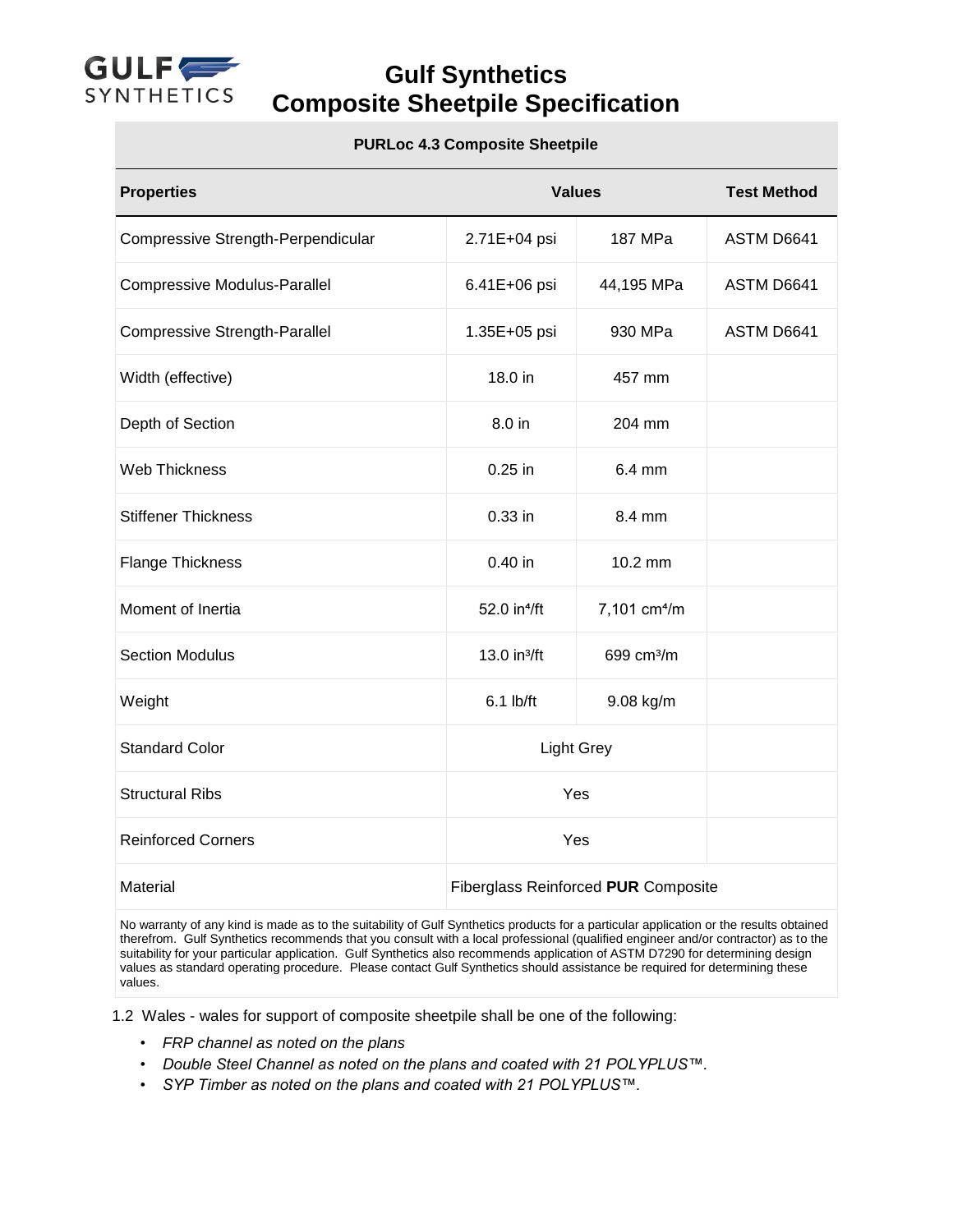

1.3 Structural Cap - top cap for support of composite sheetpile shall be one of the following:

- *FRP cap as noted on the plans*
- *Steel Channel as noted on the plans and coated with 21 POLYPLUS™.*
- *SYP Timber as noted on the plans and coated with 21 POLYPLUS™.*
- *CIP Concrete as noted on the plans*

1.4 Tie-back System Anchors used to tieback the bulkhead shall be as noted on the drawings. Otherwise, the following anchor types are acceptable:

- *Platipus Earth Anchors*
- *Chance Earth Anchors*
- *Reinforced Concrete Deadmen*
- *FRP deadman as noted on the plans*
- *Gulf Synthetics sheetpile with FRP channel stiffener as noted on the plans*

1.5 Tie Rods and Miscellaneous Hardware

- *All steel not entirely encased in concrete shall be either all stainless steel(SS 304 or SS 316) or all hot dip galvinized(A 136) steel(A36 or 572). This includes tie rods, all threads, couplers, washers, nuts, carriage bolts, and lag screws. No mixing of steel types will be allowed.*
- *Composite(FRP vinylester resin) tie-rod having ultimate thread/nut/washer/epoxy assembly capacity of 10,000 lbs(based on double nut assembly) per ASTM D 6638 modified. Also, ultimate flexural stress of 50,000 psi and maximum water absorption of 1%(ASTM D-570).*
- *Composite (FRP vinylester resin) tie-back strip having ultimate tensile stress of 20,000 psi.*

1.6 Backfill Backfill material placed behind the sheetpile shall be free draining and restricted to GW, GP, SW, or SP per ASTM D-2487. Other backfill materials may be used if approved by the engineer or if noted otherwise on the plans.

### **2. Delivery and Storage**

Upon delivery of materials to the site, contractor shall visually inspect all materials for defects or damage. If serious defect or damage is detected, contractor shall notify engineer immediately. Store bundled sheetpile on relatively level surface with a slight pitch to allow water to drain. Contractor should not break bundled sheetpile until ready for immediate installation.

### **3. Submittals**

3.1 Complete descriptions of sheetpile driving equipment including hammers, extractors, protection caps and other installation appurtenances shall be submitted for approval prior to commencement of work.

3.2 Material Certification - manufacturer shall provide Letter of Certification from a registered professional engineer assuring that the sheetpile meets requirements set forth in Section 1.1.

#### **4. Installation**

4.1 Install driving guide, template, or wale system to aid in driving a straight and plumb wall. A "two level" template as well as front and rear wale/bracing system is strongly suggested for tough and/or deep driving situations.

4.2 Drive sheetpile(preferably in pairs) by "Driving in Steps" or "Gang Driving". Direction of installation should be with the male side of the sheetpile when possible. Mandrel, helmet, or drive shoes may be required if driving through hard soil strata or obstructions. Water jet by displacing of soil shall only be used with noncohesive soils(sands and gravels). Water jet shall not be used if driving through clay, silts, or immediately adjacent to an existing structure without the written approval from the engineer. Water may be introduced to induce lubrication and liquefaction during installation. It is very important that contractor drive sheetpile to required embedment depth. Under no circumstances shall the contractor cut-off or install shorter sheetpile without written authorization from engineer or the owner. Adequate precautions shall be taken to insure that